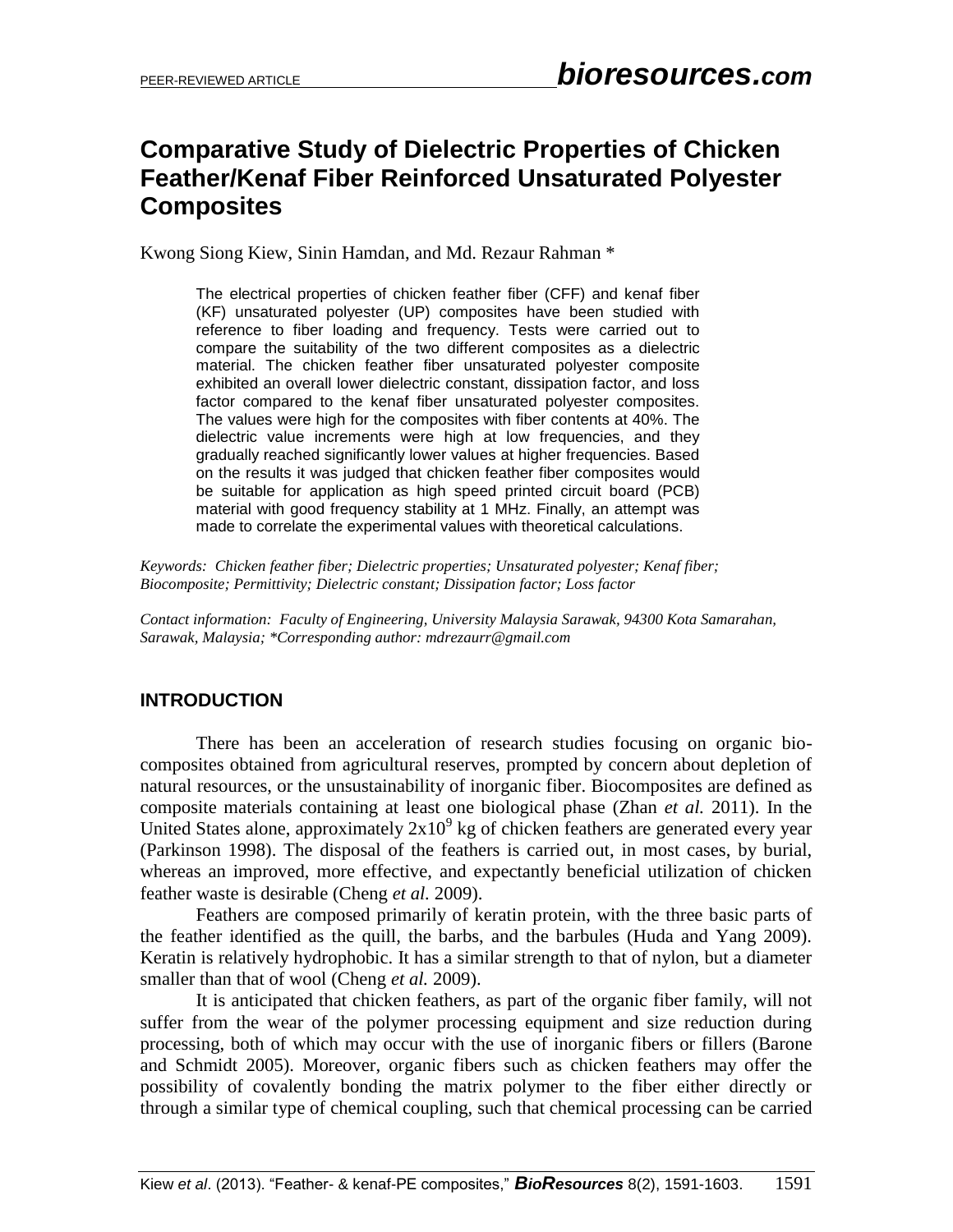out more easily, as compared to inorganic fiber (*e.g.* glass fibers) (Barone and Schmidt 2005).

Kenaf and jute are warm-season annual row crops having a single, often straight, and unbranched stem. Kenaf and jute fibers have been used for rope, canvas, and sacking due to the easy availability, lightweight, low-cost, and other attractive features (Rashdi *et al.* 2009; Rahman *et. al.* 2008, 2010).

Zhan *et al.* (2011) demonstrated the use of chicken feather fibers with epoxy resin to produce composite samples and proposed their potential application for printed circuit boards (PCBs). An investigation of using soybean resins and chicken feather fibers was conducted by Zhan and Wool (2010) to evaluate feasibility for possible applications in electronic devices such as printed circuit boards (PCBs). In recent studies, the need to produce materials with improved electrical properties versus the standard epoxy offerings is crucial to the development of the PCB industry. In particular, improvements in the dielectric constant (permittivity) and dissipation factor (loss tangent) are the properties of interest, as materials with the lower values of these properties are needed for circuits to operate at high frequencies (Kelley 2007). Consumer printed circuit boards (PCBs) intended for applications such as mobile phones or computers typically require low values of dielectric constant and loss (Kelley 2007). Various dielectric studies have been conducted by researchers utilizing different kinds of fibers and matrices (Sreekumar *et al.*  2012; Kulshrestha and Sastry 2006; Rahman *et. al.* 2009; Bose *et al.* 2012; He *et al.*  2008; Sosa-Morales *et al.* 2010; Nuriel *et al.* 2000; Chand and Jain 2005; Zhou *et al.*  2012; Bhat *et al.* 2012; Barreto *et al.* 2010), but none have coupled the use of unsaturated polyester with chicken feather fibers or kenaf fibers yet.

The use of unsaturated polyester as the matrix for the composite has become increasingly popular with fiber reinforcements such as sisal fibers, flax fibers, hemp fibers, alfa fibers, and so on (Santhong *et al.* 2009; Haq *et al.* 2009a; Marais *et al.* 2005; Bessadok *et al.* 2009; Sawpan *et al.* 2012; Haq *et al.* 2009b). However, there have been few trials using a composite with chicken feather fibers or kenaf fibers.

In the present research, composites were fabricated using unsaturated polyester (UP) as a matrix material and chicken feather fibers (CFF) or kenaf fibers (KF) as the reinforcements. A dielectric study was undertaken for both composites to determine the suitability of each type of composite relative to its utilization as a dielectric material.

# **EXPERIMENTAL**

# **Materials**

The matrix material used in this study was based on the unsaturated polyester resin with the trade name "Reversol P9509" supplied by Revertex (Malaysia) Sdn. Bhd. Company. This type of unsaturated polyester resin has a rigid, low reactivity, and thixotropic general purpose othophthalic characteristics. For curing, the matrix needs to be mixed with a curing catalyst, namely methyl ethyl ketone peroxide (MEKP) at a concentration of 1% by weight ratio of the matrix. For reinforcements, kenaf fibers and chicken feather fibers were used to complete the composite materials.

# **Fiber Preparation**

The kenaf fibers obtained were drenched in hot water at 100˚C. The kenaf fibers were left to soak, washed in a water-soluble ethanol, and sun-dried for 7 h. To make sure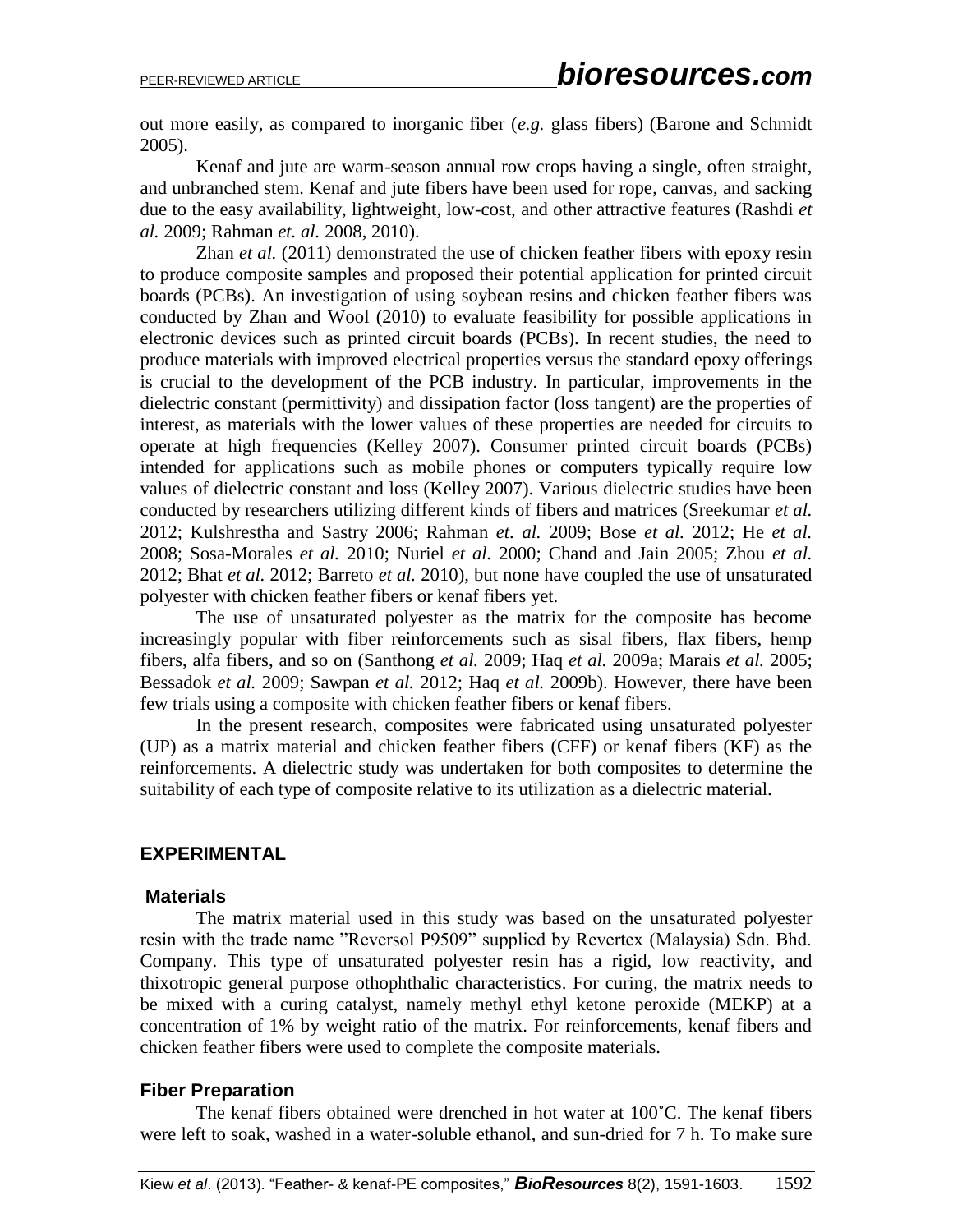that the fibers were completely dried, the fibers were left in an oven at 80ºC for 24 h. The kenaf fibers were processed using a round vibratory sieves machine to remove the chunks of fiber. The kenaf fiber lengths after the separation were 3 to 6 mm.

The chicken feather fibers were obtained from a local poultry farm as raw chicken feather materials. The chicken feathers were left to soak, washed in a water-soluble ethanol, and sun-dried for 7 to 8 h. To make sure that the materials were completely dried, the chicken feathers were left in furnace at 80ºC for 24 h. The raw chicken feathers obtained after the furnace were cut into sizes of 3 to 6 mm.

# **Specimen Preparation Method**

All of the fiber matrix materials were degassed in a vacuum for a minimum of 5 min to remove the air bubbles before curing. The unsaturated polyester composites were cured with MEKP at a 1% weight ratio of the unsaturated polyester matrix. The mold was compressed using a cold-press and left for 24 h. Each mold trial was comprised of three fiber composite samples. The dimensions presented for each fiber composite was discshaped with a diameter of 500 mm and a thickness of 5 mm. A schematic of the mold press is shown in Fig. 1.



**Fig. 1.** Dielectric mold

# **Composite Testing**

The HP 16451B dielectric test fixture with an HP LCR impedance analyzer was utilized to obtain the dielectric properties of unsaturated polyester chicken feather fiber and kenaf fiber composites. The samples were analyzed using a contacting electrode method, which uses a rigid metal electrode. The samples fabricated have flat surfaces and low compressibility. Hence, by using this method, it can raise the accuracy of the measurement. The tests were done in the frequency range of 60 Hz, 1 KHz, 10 KHz, 100 KHz, and 1 MHz. The sample studies were disc-shaped with a diameter of 500 mm and a thickness of 5 mm. The average value was recorded by the HP impedance analyzer after the samples had been tested 15 times at a given frequency.

The dielectric constant  $(\varepsilon_r)$  of the testing materials can be calculated from the capacitance using the equation,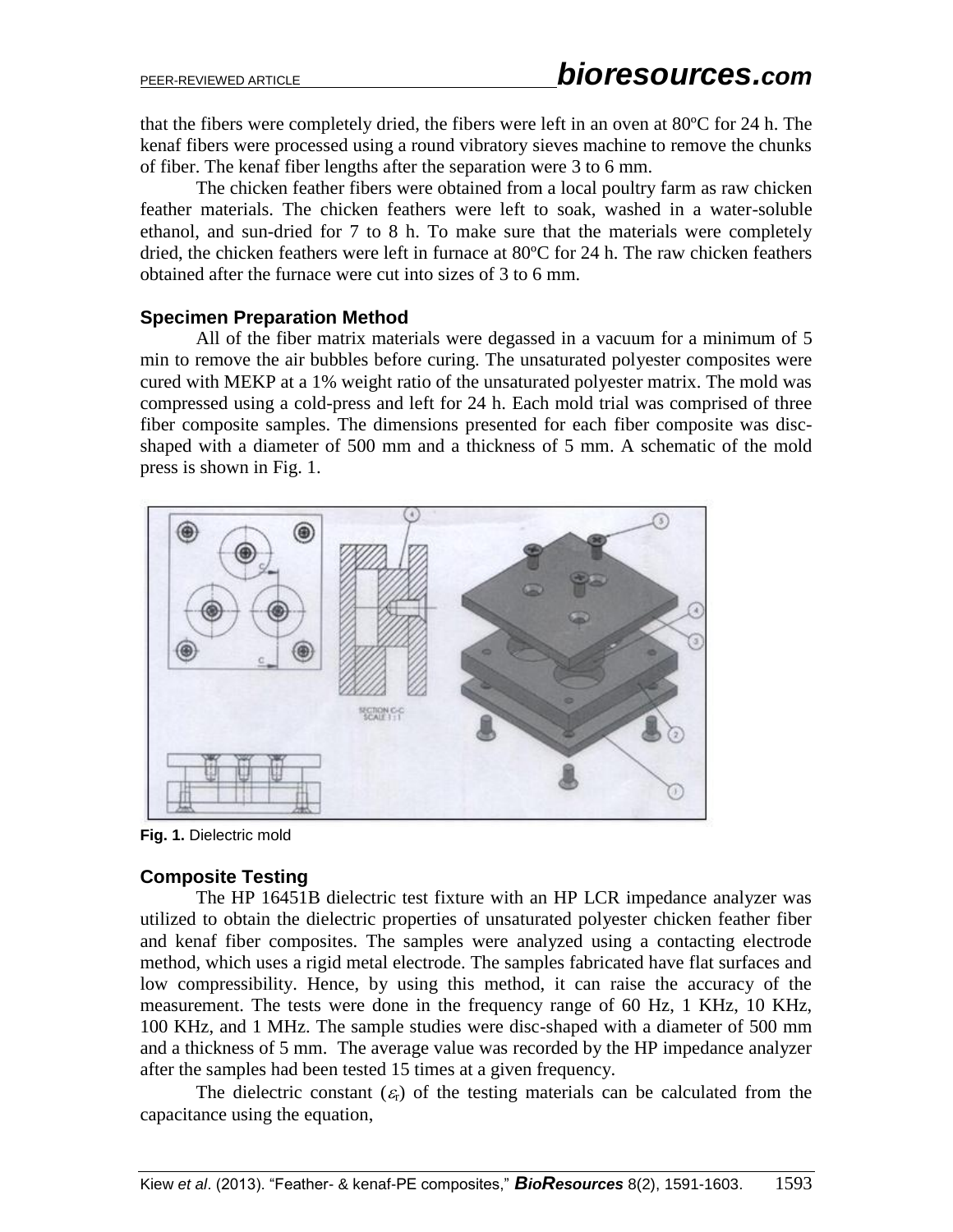$$
\epsilon_r = \frac{t \times c}{\pi r^2 \epsilon_o} \tag{1}
$$

where *t* is the thickness, *C* is the capacitance, *r* is the radius of the test specimen, and  $\epsilon_{\alpha}$  is the dielectric constant of the free space.

The loss tangent (tan  $\delta$ ) can be obtained directly from the HP impedance analyzer. Table 1 shows the fiber ration and actual fiber content (%) in composites.

| CFF Sample<br>Name | Actual fiber<br>content (%) | <b>KF Sample Name</b> | Actual fiber<br>content (%) |
|--------------------|-----------------------------|-----------------------|-----------------------------|
| CFF <sub>10</sub>  | 12.82                       | <b>KF10</b>           | 12.8                        |
| CFF <sub>20</sub>  | 20.81                       | <b>KF20</b>           | 21.83                       |
| CFF30              | 31.67                       | <b>KF30</b>           | 33.25                       |
| CFF40              | 41                          | <b>KF40</b>           | 43.5                        |

#### **Table 1.** Fiber Content (%) in Composites

### **RESULTS AND DISCUSSION**

#### **Permittivity Measurement**

The dielectric constant of a material is defined as the ratio of the capacitance of a condenser containing the material to that of the same condenser under vacuum (Sreekumar *et al.* 2012). Figures 2 and 3 represent the dielectric constant of unsaturated polyester CFF composites and KF composites as a function of the fiber content and the frequency at room temperature, respectively. As observed from both Figs. 2 and 3, the dielectric constant of the unsaturated polyester CFF and the unsaturated polyester KF increased over the range of frequencies at the given orders of UP>CFF10>CFF20> CFF30>CFF40 and UP>KF15.8>KF21.83>KF37.25>KF43.5. The increase of the value is mainly contributed by the interfacial, orientation, atomic, and electron polarizations in the material (Kulshrestha and Sastry 2006). The polarization of the matrix and fillet contribute to interfacial polarization. An increase in the fiber loading of the CFF leads to increased orientation and interfacial polarization, which results from the polar groups' presence in the cellulose fibers (Sreekumar *et al.* 2012).

Other work has shown that unsaturated polyester has low dielectric constant values over the range of frequencies considered; this is because it only has induced atomic and electronic polarizations to account for (Kelley 2007). As shown from a single fiber loading trend, the dielectric constant is always highest at the lowest frequency due to the increase in orientation polarization at lower frequencies (Sosa-Morales *et al.* 2010). The process of complete orientation polarization is achievable only at lower frequencies, and this formulates the decrease in the dielectric constant as the frequency increases. The term is called "lag in orientation of polarization" (Sosa-Morales *et al.* 2010). Figure 4 compares the dielectric constants of the KF composites and the CFF composites at 20% fiber loading and 40% fiber loading, respectively. It can be seen that the KF composites exhibited high values at low frequencies and low values at high frequencies. In comparison with the KF composites, the CFF composites showed a better frequency stability at all ranges of frequencies. This is largely due to the physical attributes of the CFF, which is lightweight and in comparison to the kenaf fiber, the amount of fiber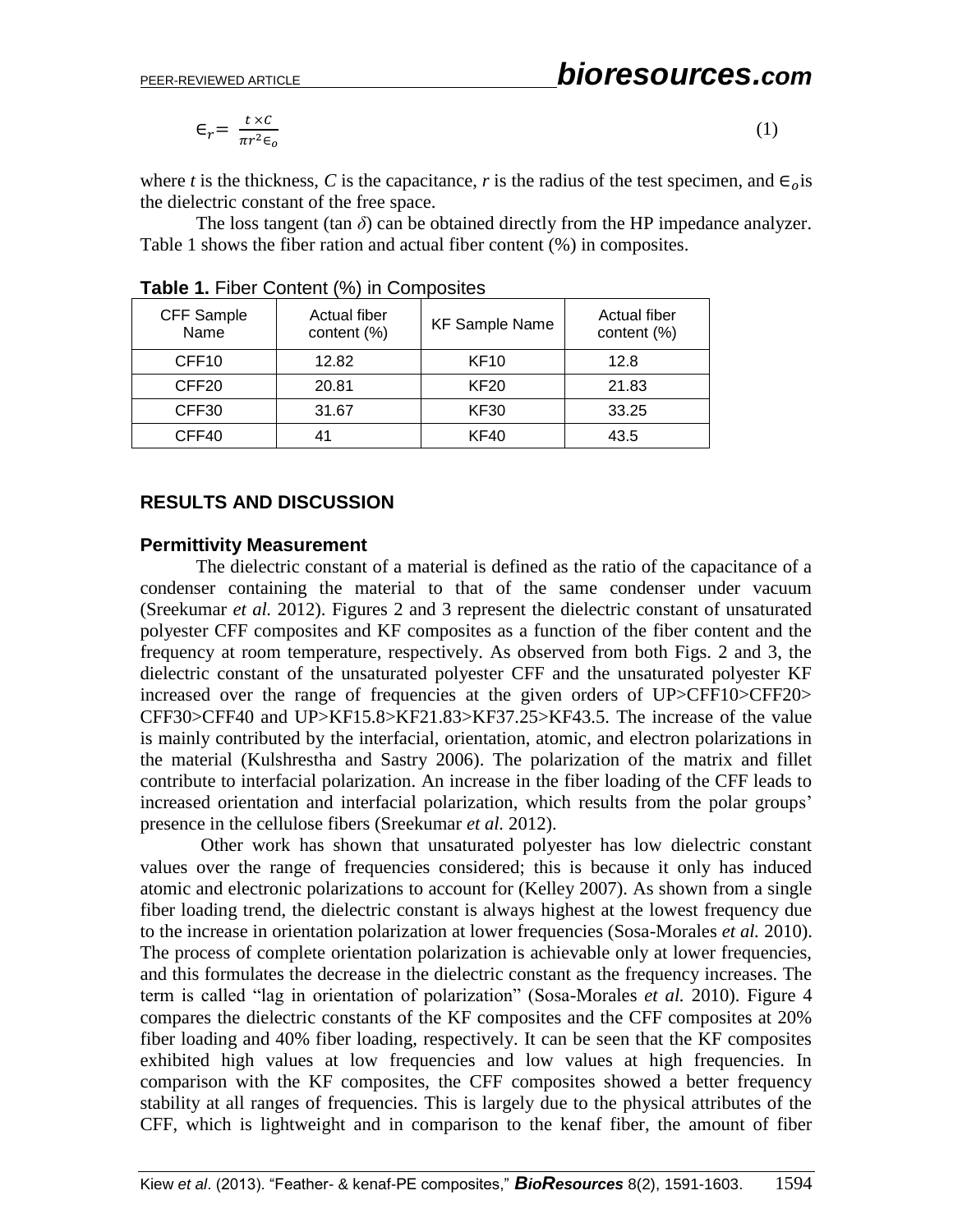loading does not contribute to the same volume attributes. The CFF has a greater volume of fiber than the KF when comparing with the same mass amount of fiber loading. The greater volume of fiber contributes to more orientation and interfacial polarization in the CFF composites than the KF composites. Furthermore, the hollow structure of the chicken feathers incorporates air (dielectric constant  $= 1.0$ ), which also contributes to the fact that the dielectric constant decreases with the increasing fiber contents (Zhan *et. al.* 2011).



**Fig. 2.** Dielectric constant of CFF/UP composites as a function of fiber content and frequency at room temperature



**Fig. 3.** Dielectric constant of unsaturated polyester KF composites as a function of fiber content and frequency at room temperature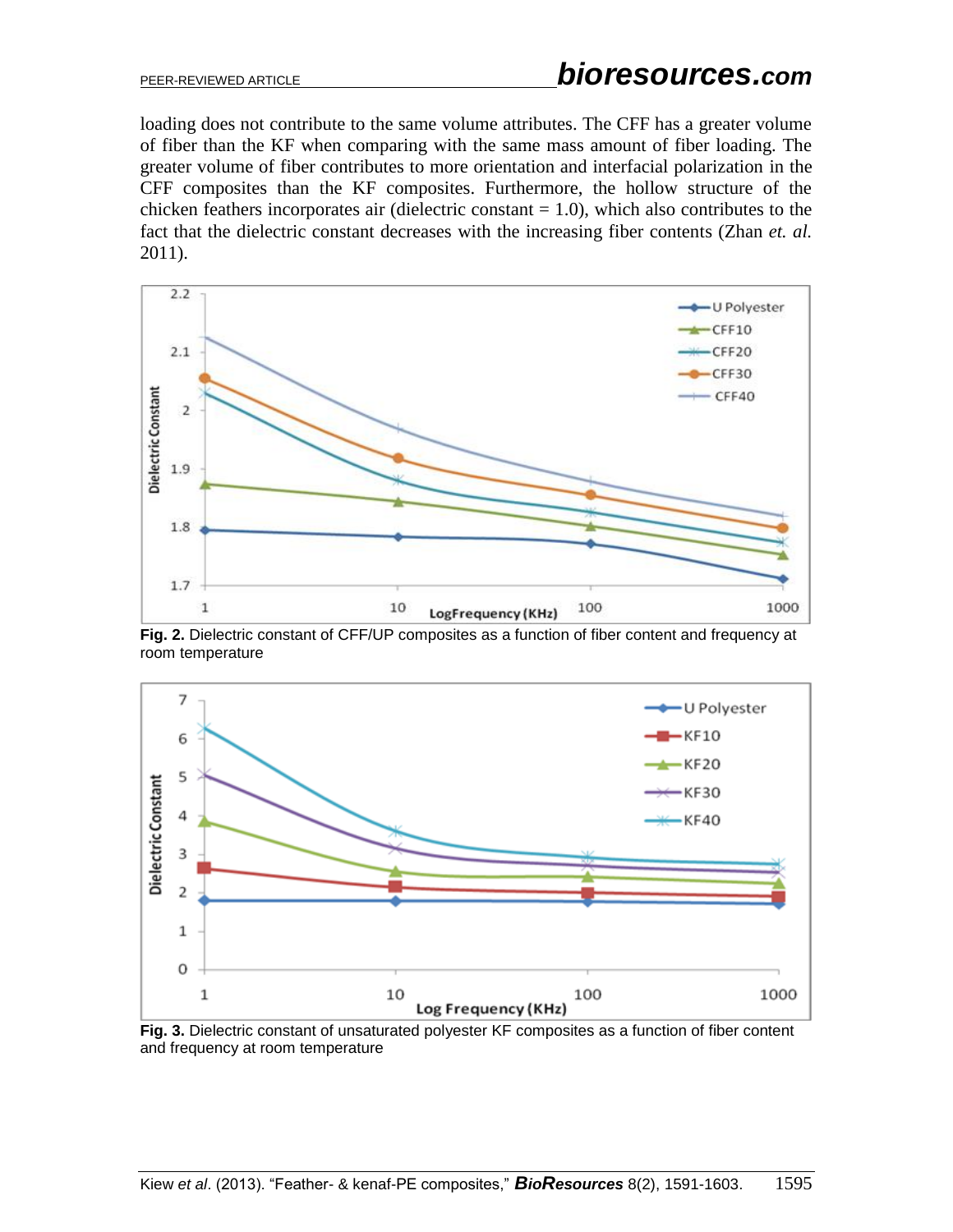

**Fig. 4.** Comparison of dielectric constant between KF composites and CFF composites as a function of fiber loading and frequency at room temperature

The dissipation factor (tan  $\delta$ ) of an insulating material is the tangent of the dielectric loss angle, and it is strongly influenced by polar components, which make it a sensitive parameter. The dissipation factor can be obtained directly from the dielectric test fixture. The electrical energy is converted to heat energy in an insulating material, and it accelerates the deterioration. Figures 5 and 6 show variations of the dissipation factor of the CFF/UP and the KF/UP composites as a function of the log frequency at different fiber loading in room temperatures, respectively.



**Fig. 5.** Variations of the dissipation factor of the CFF/UP composites as a function of the log frequency at room temperature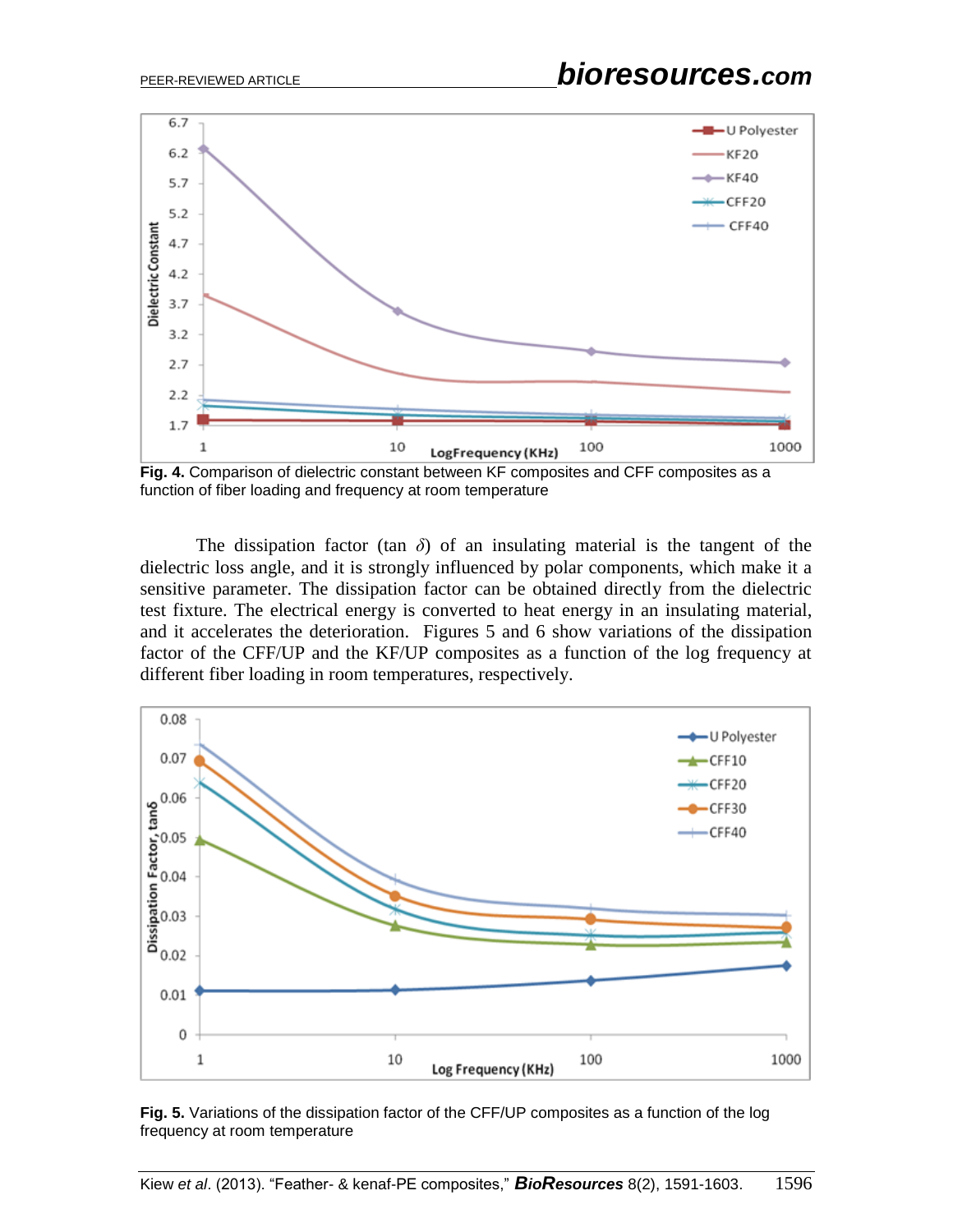

**Fig. 6.** Variations of the dissipation factor of the KF/UP composites as a function of the log frequency at room temperature

It can be observed that the dissipation factor of the CFF/UP and the KF/UP composites decreased with an increasing frequency. This is due to the increase of the polar groups with the increases of the fiber content, factors tending to increase the orientation polarization. The orientation polarization is difficult at high frequencies which causes a significant decrease in the dissipation factor. Figure 7 shows the dissipation factor comparison between the CFF/UP and the KF/UP composites. The CFF/UP composites suggest better frequency stability characteristics compared to the KF/UP composites. The dissipation factor for the CFF/UP composites was lower than 0.1 for all of the fiber loading types.



**Fig. 7.** Dissipation factor comparison of the KF/UP composites and the CFF/UP composites as a function of the log frequency at room temperature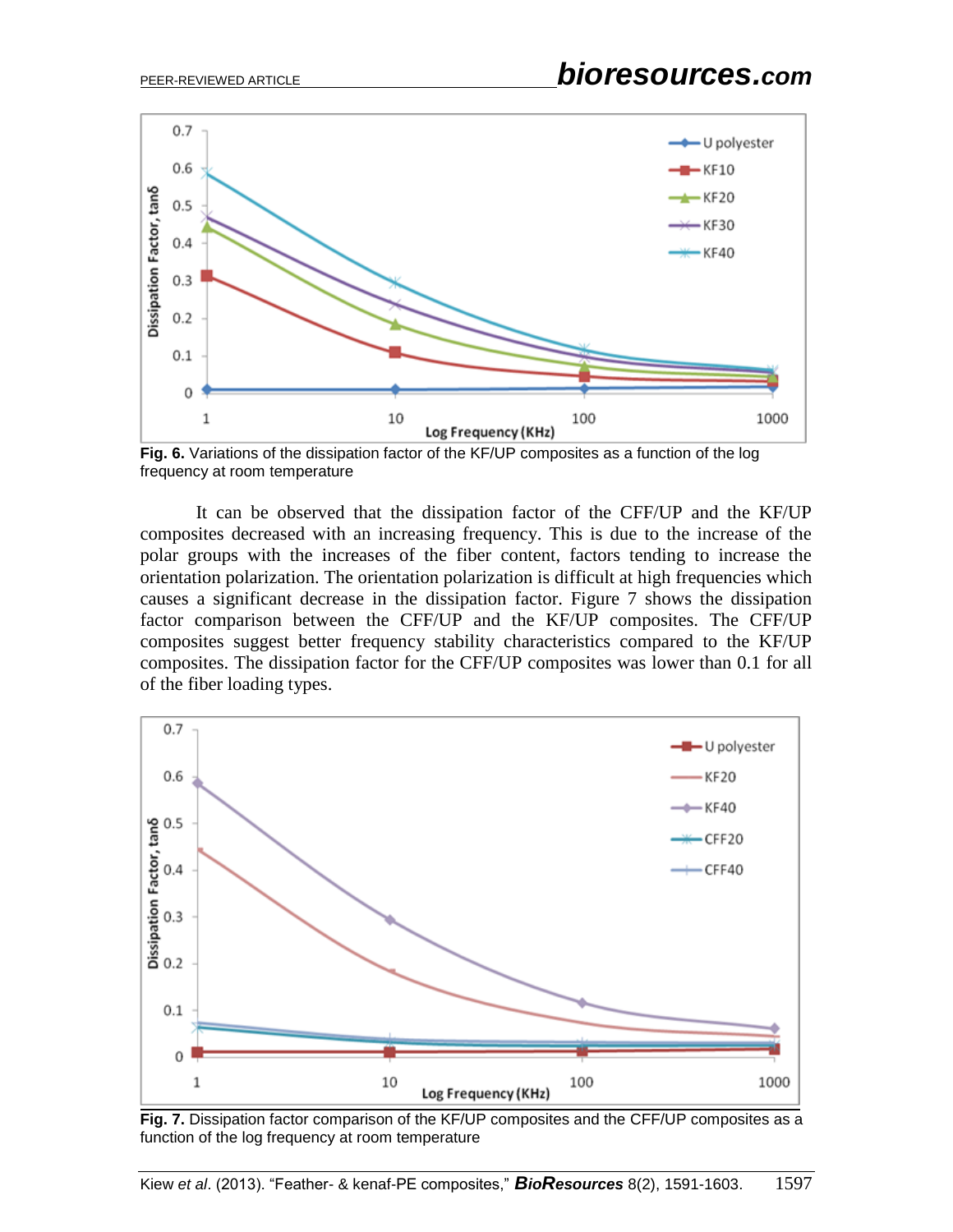The loss factor  $(\varepsilon'')$  is a term used to describe the average power factor over a given period of time. It is widely used in the energy industry to describe the losses in transmission and distribution (Bose *et al.* 2012). The loss factor can be calculated from the equation,

$$
\varepsilon'' = \tan \delta \times \varepsilon' \tag{2}
$$

where  $\varepsilon'$  is the dielectric constant and tan  $\delta$  is the dissipation factor.

The variations of the loss factor of the CFF/UP and the KF/UP as a function of the log frequency at room temperature are given in Figs. 8 and 9. It can be observed that in the low frequency region, the loss factor was high and it was the highest for the composite with the highest fiber loading (40%).



Fig. 8. Variations of the loss factor of the CFF/UP composites as a function of the log frequency at room temperature

As the frequency increases, the loss factor decreases rapidly. This signifies that the loss factor depends on the fiber content, which is the polarization of fibers at low frequencies. As the fiber content increased, the heterogeneity, which consists of two phase matters (hydrophilic and hydrophobic) inside the composite, increased. This resulted in an increase of the composite polarization. Figure 10 compares the CFF/UP and the KF/UP with respect to the loss factor. It can be seen that the KF/UP composites were stable only at high frequencies, and that it had a high loss factor compared to the CFF/UP composites. The difference between 20% of the KF loading and 40% of the KF loading was huge, which suggests that there were high interfacial polarization increases with the increase of the fiber content. The CFF/UP suggests good frequency stability, which can be attributed to the presence of air content in the feathers' hollow shafts. Overall, all of the CFF/Up composites having a loss factor lower than 1.6 at a CFF 40% content can be utilized to make better PCB materials across a low and high range of frequencies.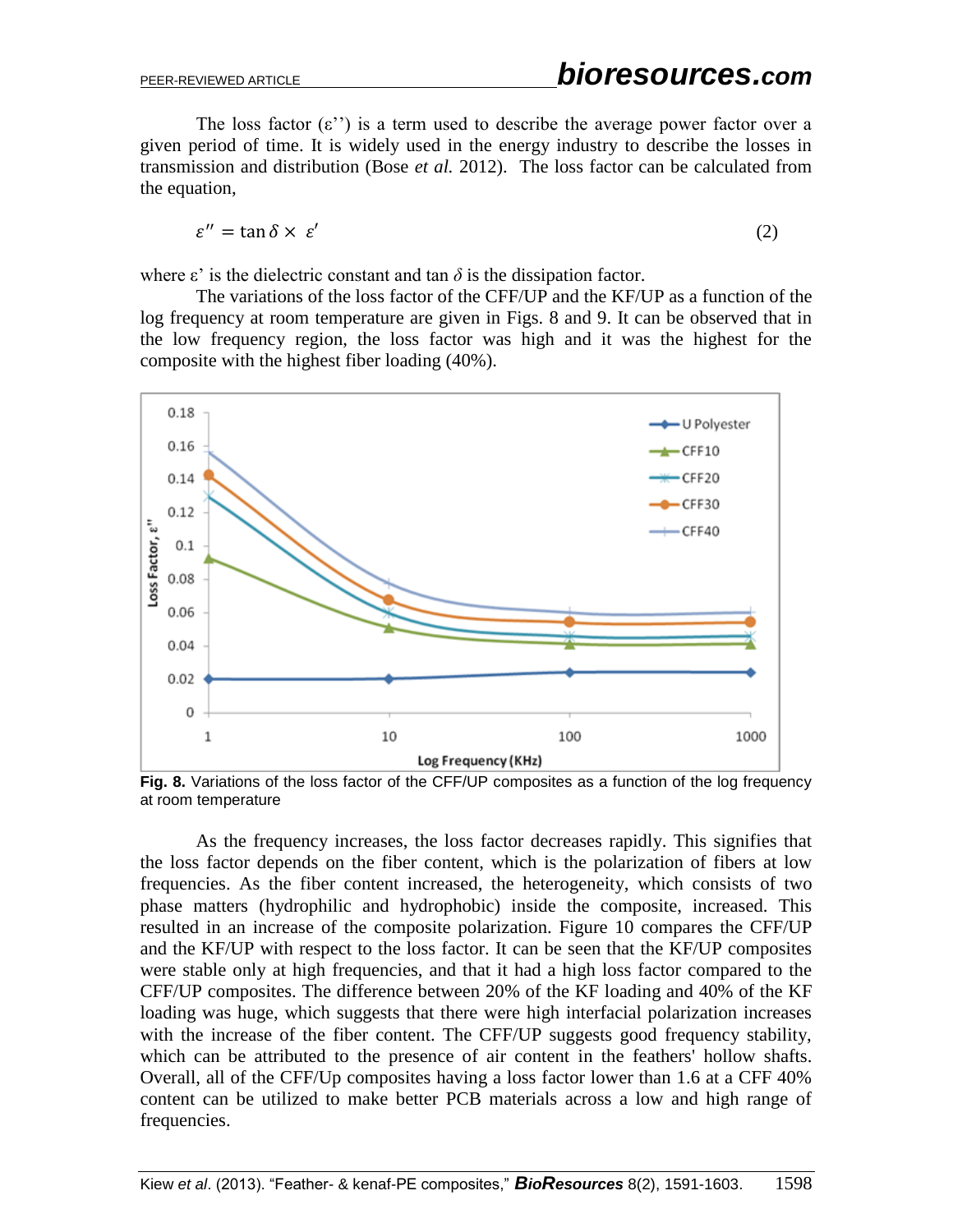The composite consists of a two-phase system having two different dielectric materials, the fiber (CFF, KF) and the matrix (UP). The fibers are hydrophilic and polar, while the matrix is non-polar and hydrophobic. This interfacial bonding between the fiber and the matrix results in the dissipation of electrical energy at low frequencies; it also contributes to a high interfacial polarization (SreeKumar *et al.* 2012). The kenaf fiber has low frequency stability and high dielectric loss, whereas chicken feather fiber has high frequency stability and low dielectric loss. The latter can be utilized as a potential dielectric material where high frequency stability and low dielectric loss are desirable.



**Fig. 9.** Variations of the loss factor of the KF/UP composites as a function of the log frequency at room temperature



**Fig. 10.** Loss factor comparison of the KF/UP composites and the CFF/UP composites as a function of the log frequency at room temperature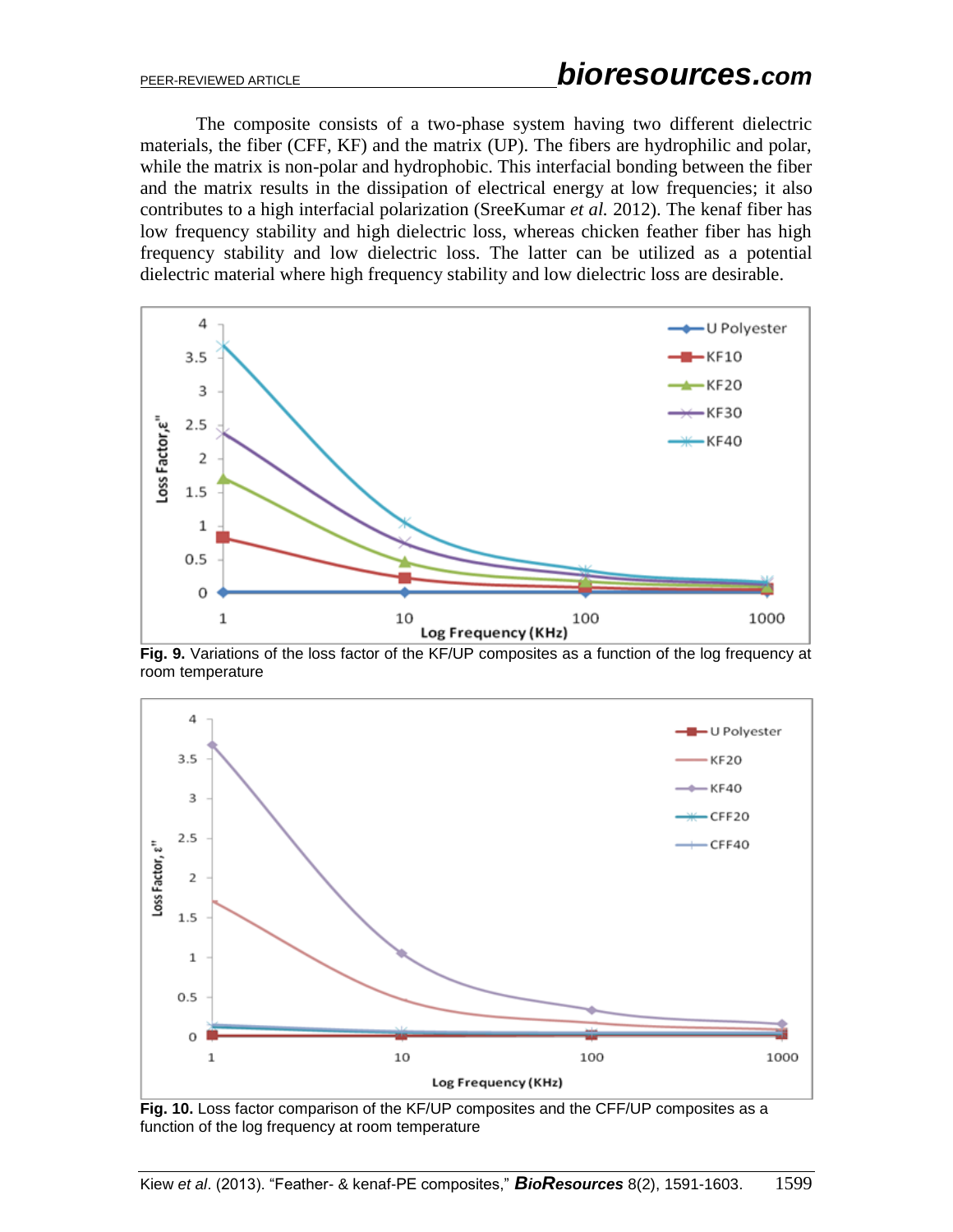

**Fig. 11.** Loss factor of the CFF/UP composites at 60 Hz (low frequency) and 1 MHz (high frequency)

Figure 11 compares the loss factors for the CFF/Up composites at low frequency (60 Hz) and high frequency (1 MHz). It can be seen that the CFF/UP composites exhibited high frequency stability (1 MHz) across all of the increments of fiber contents. However, at the low frequency of 60 Hz, the loss factor gradually increased with increasing fiber loading. This phenomenon suggests the dependence of the loss factor towards the polarization of the fibers. At low frequencies, polarization of fibers can be achieved, yielding an increase of the dissipation factor. As the fiber loading increases, the polarization of the fiber also increases. Nevertheless, at high frequencies, the orientation polarization is difficult, yielding identical trends across the range of fiber contents.

| CFF Wt% | tan δ  | ε     |
|---------|--------|-------|
| 10      | 0.0229 | 1.89  |
| 20      | 0.0252 | 2.02  |
| 30      | 0.0292 | 2.066 |
| 40      | 0.032  | 2.129 |

**Table 2.** Computation of Experimental Value of Dielectric Constant and Loss Tangent for CFF/UP at Frequency 1 MHz

Table 2 shows the experimental value of CFF/UP composite as dielectric constant and loss tangent at high frequency 1 MHz. At the high frequency of 1 MHz, chicken feather fiber composite reached a combination of dielectric constant and dissipation factors similar to those of commercial PCB materials (Kelley 2007).

# **Theoretical Modeling**

Figure 12 shows the reciprocal of the dielectric constant  $(1/\varepsilon)$  of the CFF/UP composites as a function of the fiber content at 60 Hz. The intercepts that describe the line abide by the law of harmonic mixture, which shows a linear trend. This indicates the series mixture of the essential dielectrics present in the composites (Bose *et al.* 2012).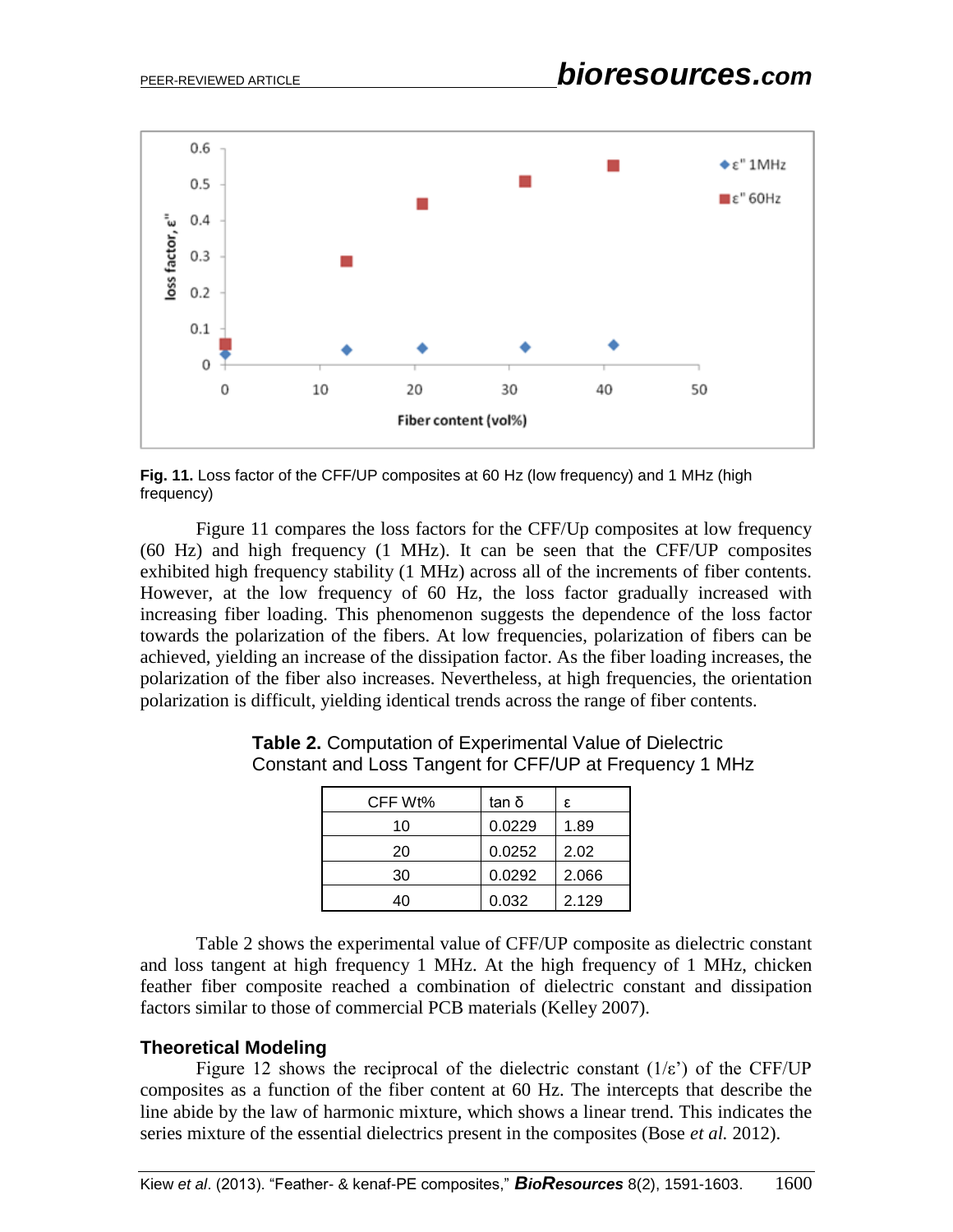

**Fig. 12.** Plot of the reciprocal of the dielectric constant as a function of the volume fraction of fiber at a frequency of 60Hz at room temperature

Extrapolation of the plot of the y-axis to the point where  $v_f$  (fiber volume) = 0 yields  $(1/\varepsilon)$ , which describes the dielectric constant of the composite at frequency of 60 Hz. The value obtained by this graphical analysis (1.9) is slightly different from the experimental value (1.8). This slight difference was judged to be acceptable, since it is within the experimental error threshold.

# **CONCLUSIONS**

- 1. Increasing the fiber content of composites formed with either chicken feather fiber (CFF) or kenaf fiber (KF) in unsaturated polyester (UP) matrix gave rise to an increase in the dielectric constant, loss factor, and dissipation factor of the composites.
- 2. The increases in dielectric constant, loss factor, and dissipation factor were more apparent with a fiber content of 40%, such that the orientation and interfacial polarization were manifested to a larger extent which contributes significantly to the changes in the dielectric analysis.
- 3. A combination of dielectric constant and loss tangent values of 2.02 and 0.0252, respectively, was obtained with 20% of chicken feather fiber in a composite at a high frequency of 1 MHz. These results could be attributed to the good frequency stability that was achieved within this range.
- 4. Overall, the CFF/UP composites exhibited lower values of dielectric properties, suggesting better suitability of chicken feather fiber composite compared to the kenaf fiber as a dielectric material and a potential for PCB materials, with a good balance between properties, cost, and sustainability.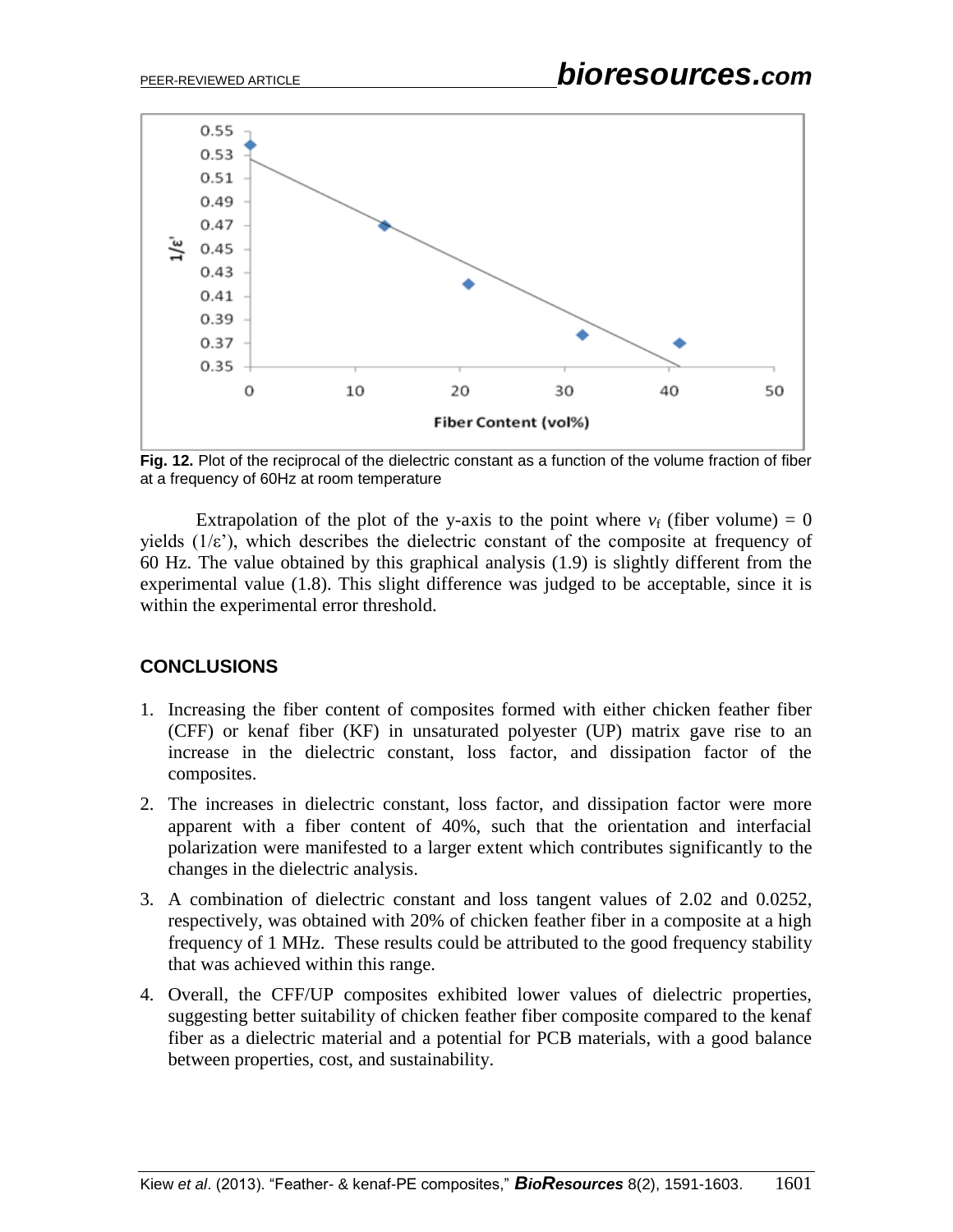# **ACKNOWLEDGMENTS**

The authors would like to acknowledge the Faculty of Engineering, UNIMAS for their financial support, Grant no. FPI(F02)/134/2013(03). The authors are also thankful to Dr. Su Hieng Tiong from Swinburne University of Technology Sarawak Campus for his help in borrowing the dielectric test fixture for the measurement of the dielectric properties for the composite materials.

# **REFERENCES CITED**

- Barone, J. R., and Schmidt, W. F. (2005). "Polyethylene reinforced with keratin fibers obtained from chicken feathers," *Composites Science and Technology* 65, 173-181.
- Barreto, A. C. H., Costa M. M., Sombra A. S. B., Rosa D. S., Nascimento R. F., Mazzetto S. E., and Fechine P. B. A. (2010). "Chemically modified banana fiber: Structure, dielectrical properties and biodegradability," *J. Polym. Environ.* 18, 523-531.
- Bessadok, A., Roudesli, S., Marais, S., Follain, N., and Lebrun, L. (2009). "Alfa fibres for unsaturated polyester composites reinforcement: Effects of chemical treatment on mechanical and permeation properties," *Composites: Part A* 40, 184-195.
- Bhat, A. H., Khalil, H. P. S. A., Bhat, I. U. H., and Banthia, A. K. (2012). "Dielectric and material properties of poly (vinyl alcohol): Based modified red mud polymer nanocomposites," *J. Polym. Environ.* 20, 395-403.
- Bose, S., Mishra, A. K., Kuila, T., and Kim, N. H. (2012). "Tunable electrical conductivity and dielectric properties of triglycine sulfate – polypyrrole composite," *Chemical Engineering Journal* 187, 334-340.
- Chand, N., and Jain, D. (2005). "Effect of sisal fibre orientation on electrical properties of sisal fibre reinforced epoxy composites," *Composites Part A* 36, 594-602.
- Cheng, S., Lau, K-T., Liu, T., Zhao, Y. Q., Lam, P.-M., and Yin, Y. S. (2009). "Mechanical and thermal properties of chicken feather fiber/PLA green composites," *Composites Part B* 40, 650-654.
- Haq, M., Burgueno, R., Mohanty, A. K., and Misra, M. (2009a). "Bio-based unsaturated polyester/layered silicate nanocomposites: Characterization and thermo-physical properties," *Composites: Part A* 40, 540-547.
- Haq, M., Burgueno, R., Mohanty, A. K., and Misra M. (2009b). "Processing techniques for bio-based unsaturated – polyester/clay nanocomposites: Tensile properties, efficiency, and limits," *Composites Part A* 40, 394-403.
- He, F., Fan, J., and Lau, S. T. (2008). "Thermal, mechanical, and dielectric properties of graphite reinforced poly (vinylidene fluoride) composites," *Polymer Testing* 27, 964- 970.
- Huda, S., and Yang, Y. Q. (2009). "Feather fiber reinforced light-weight composites with good acoustic properties," *J. Polym. Environ.* 17, 131-142.
- Kelley, E. J. (2007). "Introduction to base materials," C. F. Coombs (ed.), *Printed Circuits Handbook*, McGraw-Hill, New York.
- Kulshrestha, S. A., and Sastry, S. K. (2006). "Low-frequency dielectric changes in cellular food material from ohmic heating: Effect of end point temperature," *Innovative Food Science and Emerging Technologies* 7, 257-262.
- Marais, S., Gouanve, F., Bonnesoeur, A., Grenet, J., Poncin-Epaillard, F., Morvan, C., and Metayer, M. (2005). "Unsaturated polyester composites reinforced with flax-